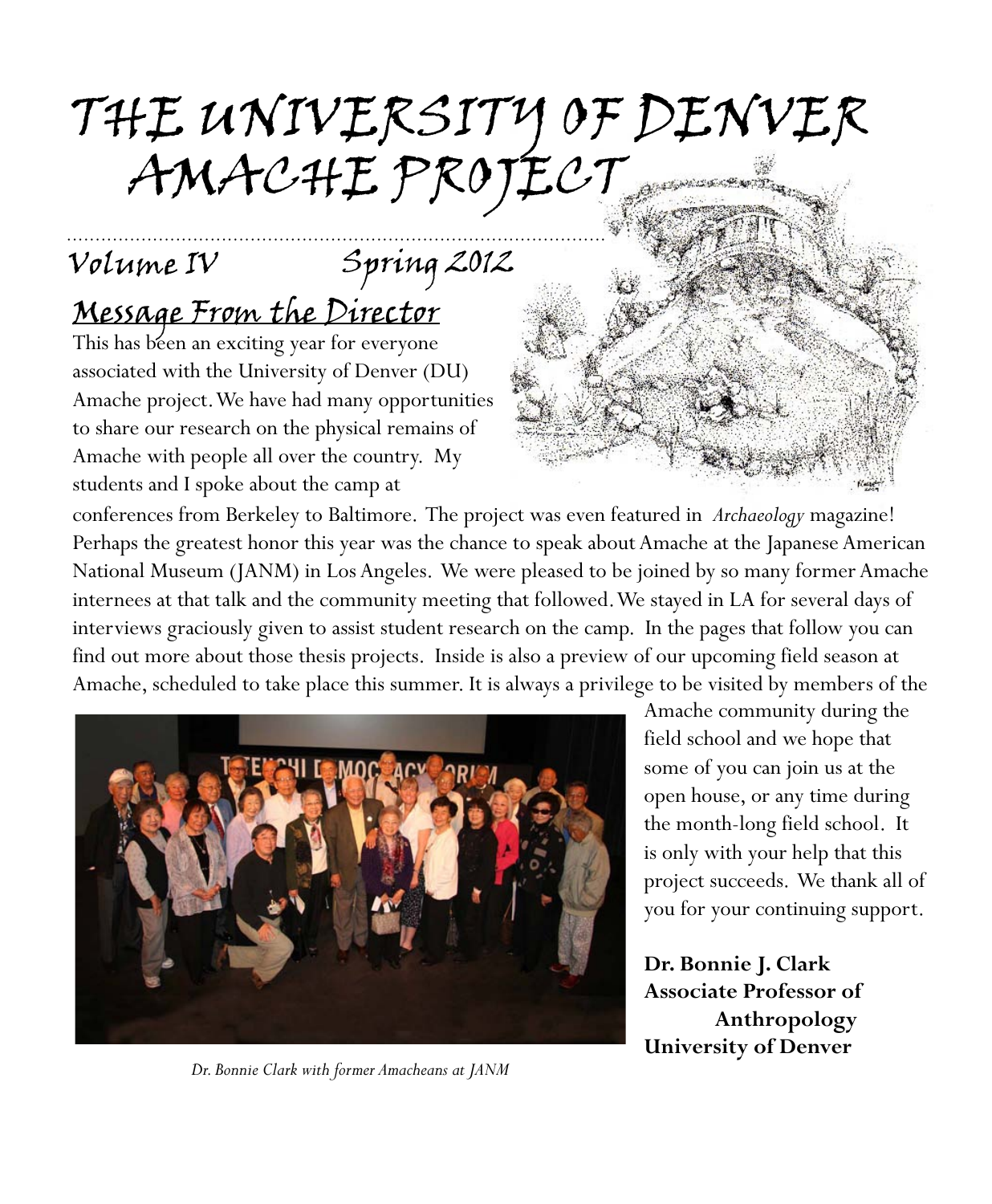#### Du returning to Amache

Once again, archaeologists from DU will be returning to Amache. From June 18 to July 17, 2012, an archaeological and museums field school will be held on the site of the former internment camp and associated museum. Dr. Bonnie J. Clark will again be leading the project with assistance from new staff member Anne Coates who will oversee the museum component. Field school participants will include graduate and undergraduate students from DU and other institutions, former internee volunteers, and high school interns from the Amache community and the Amache Preservation Society (APS) in Granada.

During the 2012 field school we will return to the work of intensively surveying barracks blocks and investigating gardening and landscaping features. In 2010 we successfully added the analysis of pollen from the gardens to our studies. This yielded evidence of an amazingly wide diversity of plants grown at Amache including cattails and dogwood! In 2012 we will continue to collect soil from landscaping features for analysis of pollen, other plant remains, and soil chemistry. We will also continue to use Ground Penetrating Radar (GPR) investigations to help us "see" below the ground to better plan our excavations. In part because of the interests of Master's student Christian Driver (his research is featured later in the newsletter), we will for the first time conduct excavations inside some barracks buildings.



*2010 field crew using digital mapping equipment*



*Field school participants Walter and Anita excavate a garden*

Plans are currently underway for the return of an Amache barracks building from a local farm back to the camp. We will focus some of our research on the area where the barrack will hopefully be returned, which will aid future site development. By better understanding the physical remains associated with the barrack foundation, reconstruction can be planned in a way that it avoids harming individual objects or landscaping features. Once again, work in the field will be paired with work at the Amache museum in Granada, Colorado. We will process newly donated materials while improving the condition of and research on existing collections.

We plan to survey several barracks blocks, including 7K, 8F, 9L, 11G, and 11H. If you or your family lived in those barracks, we would love to hear from you! Photographs, memories, and stories of life in your block make our work so much more relevant.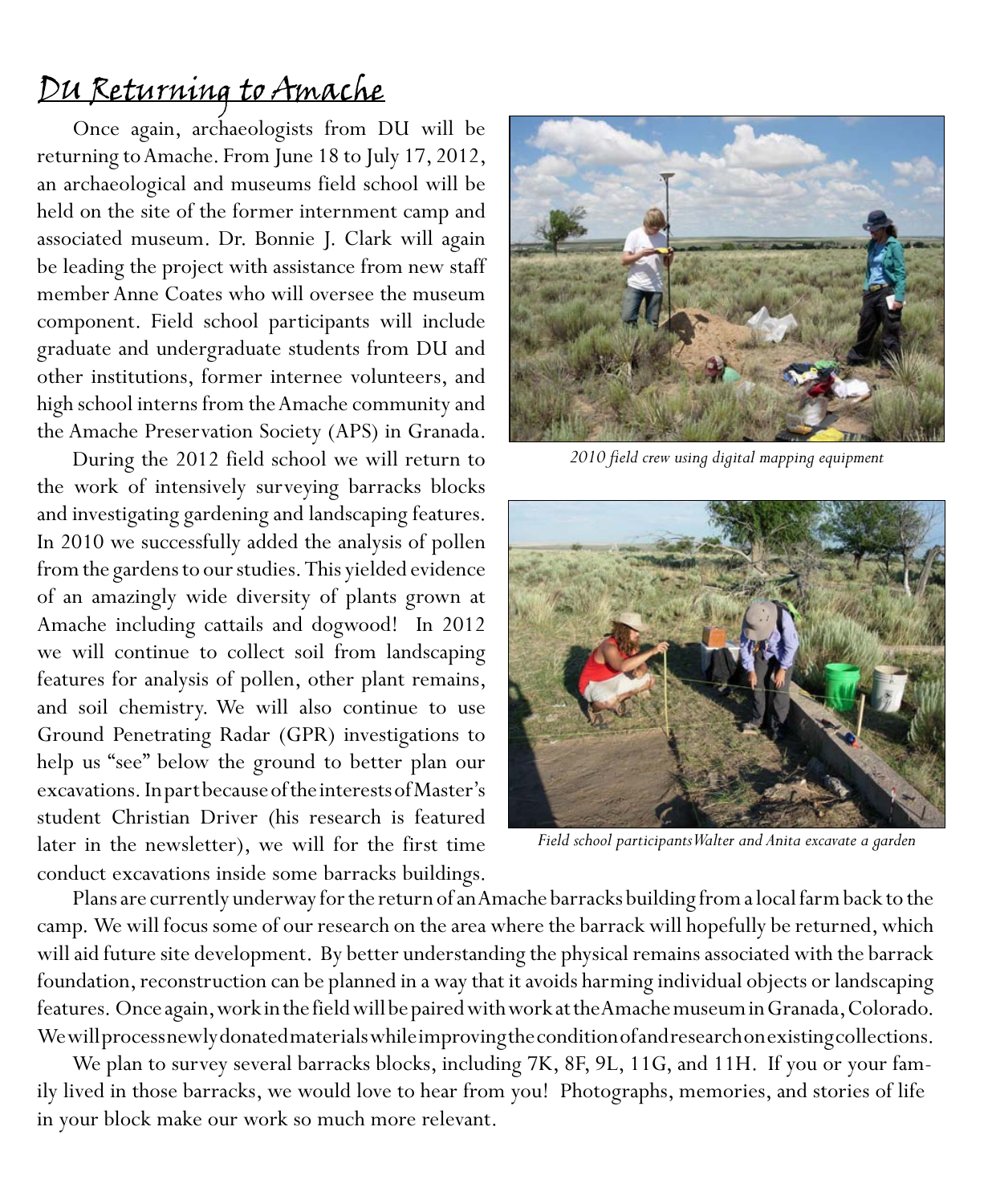## Master's Research update

University of Denver students David Garrison and Paul Swader continue work on their master's theses and plan to finish by this summer. Both David and Paul conducted archaeological research and helped run the 2010 field school at Amache. David and Paul have been involved with various Amache related outreach projects including presentations at the Colorado Archaeological Society and Society for Historical Archaeology conferences. David and Paul's research is informed by the Japanese Americans who endured incarceration, written history, as well as the objects left behind. The students' work has helped build upon the growing field of internment archaeology and contributed to a better understanding of what daily life was like at Amache.

Paul's research focuses on the re-use and modification of objects at Amache. Through the use of archaeology, archival research, and oral histories, Paul's thesis investigates the ingenuity and resourcefulness of internees through their salvaging and reprocessing of materials for household objects and use in daily activities. Paul's research examines how Japanese American internees formed a productive community that was able to obtain supplies to participate in social activities, such as the production of saké, carpentry, and gardening. In addition, his research explores the factors that initiated the production and use of these materials. Such factors include the introduction to an unfamiliar climate, restrictions enforced by the internment camp, and the attempt to preserve personal identity and culture. Analysis of objects such as homemade flowerpots, Go tokens, and a wheel from a wheelbarrow reveals the types of activities internees brought to the camp, the hobbies people could not live without, or the tools needed to adapt to the camp.



*David Garrison and Paul Swader at Amache in 2010*



*A possible handmade possible flower pot with holes punched for drainage*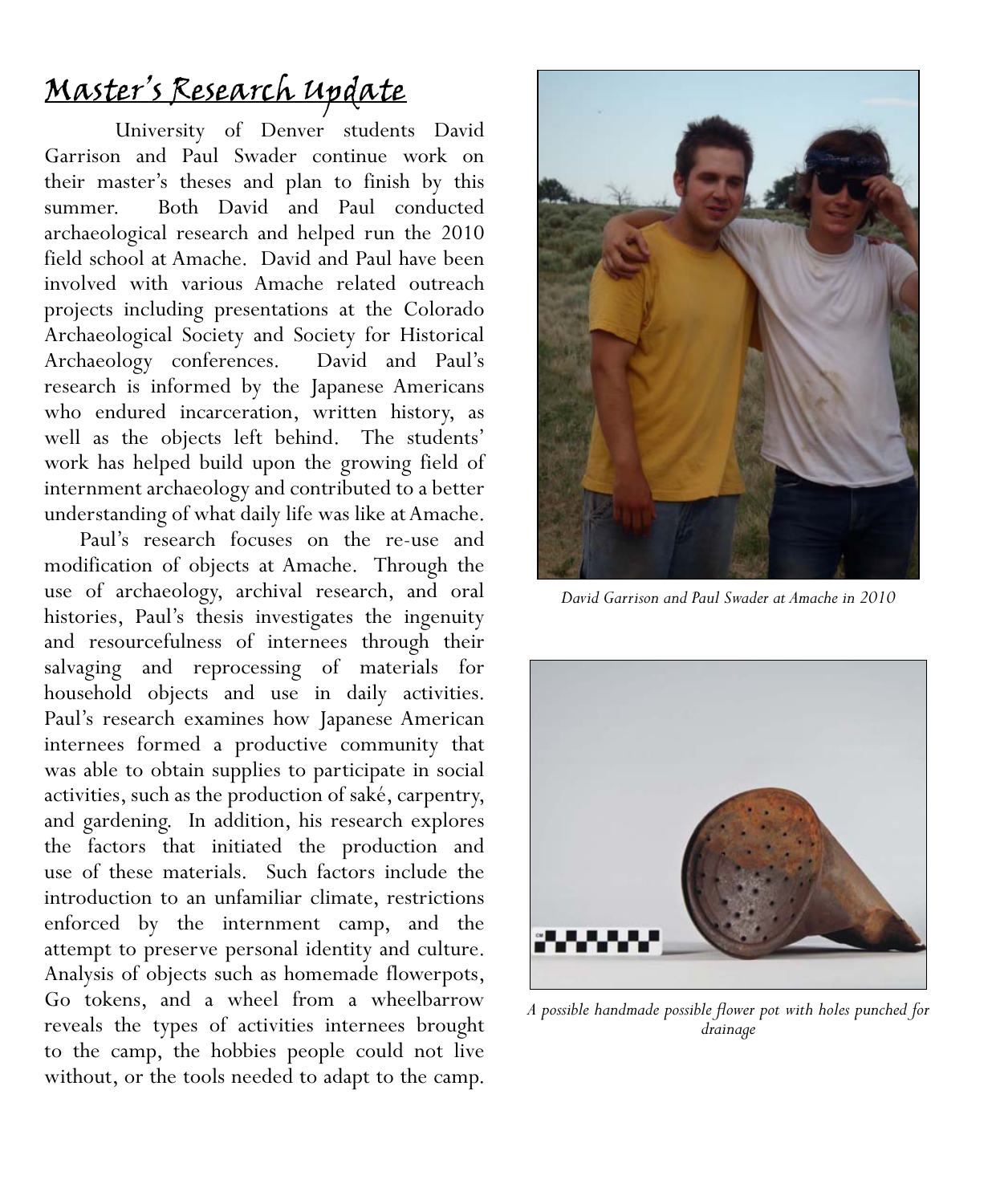These objects have revealed the efforts by Japanese-American internees to adapt and overcome the treatment experienced in the camp and their ability to maintain a connection to their lives before forced relocation.

David's research investigates the diverse landscaping and gardening works at Amache. Using archaeological evidence, oral history, and archival research, David reveals how internees adapted a legacy of agriculture and improved the landscape of internment. David's research is concerned with how many Japanese Americans brought agricultural skills with them to the internment camps, and continued to practice these skills primarily through hobby when not working on the farm. The remnants of internee built gardens, landscaping works, and planted Chinese Elms were all found during the 2010 field school. One buried garden excavated during the 2010 field season was particularly interesting. The garden featured a unique use of brick, river cobbles, and a repurposed ceramic pipe used as a planter.

# <u>My Amache Internship</u><br>By Ava Tamiko Hawkinson

 $\frac{1}{1}$  am so grateful that I was able to participate in the Amache Field School. It was not only highly informative, but very rewarding. Two years ago I was a high school student interested in archaeology. However, I did not have any knowledge of working outside of a lab. The field school provided me with this, and did much more. It taught me field techniques and exposed me to the rich Japanese American culture. Every morning, all of the participants would work at the Amache internment camp, and everyday we would learn something new through excavation, surveying, and using a GPR machine. Then, in the afternoon, we would go to the



*Example of a handmade bucket using a tin can and wire*



*Water pipes used as gardening features outside of a barrack*



*Example of a ceramic planter*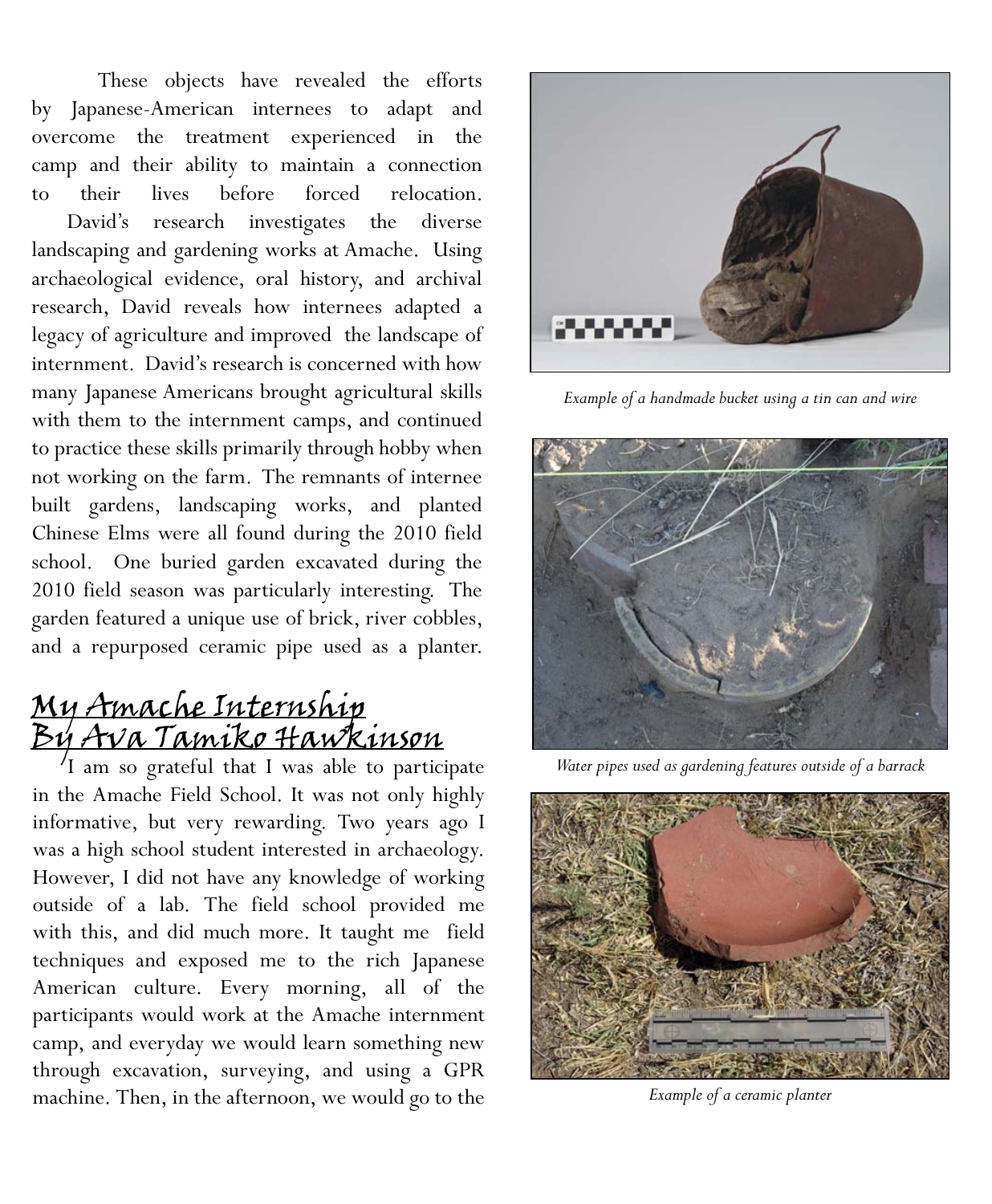local Amache museum. There, we would see slides, read documents, and peruse letters that pertained to the interned. Working at the internment camp, gave us a physical knowledge of the interned. However, working at the museum, gave us a psychological look into their everyday life. Furthermore, the people at the field school are incredibly supportive. I was sixteen at the time and very nervous. However, all of the people I met were extremely welcoming. Overall, I highly recommend the field school to other high schoolers. It was a fantastic experience which only heightened my love for archaeology.

The DU Amache project is looking for a high school student intern from the Amache community for the 2012 Field season! To apply go to: https://portfolio.du.edu/amache or call 303-871-2875

#### <u>Experiencing Amache</u> By Christian Driver

 The last time I visited Amache is very special to me. A fellow student and I drove down to use Ground Penetrating Radar for my research project, and as we made our way past Pueblo Colorado, we started to encounter a strong wind from the south. However, it was not until we arrived at Amache and got out of our car that we realized what we were in for. The sky was dark with dust and we had to put on sunglasses and scarves to keep it out of our eyes and mouths as we began to work.

While we worked, I was reminded of all the times that I had talked to former internees and the subject turned to the extreme weather conditions that they expereinced. To be out there during that dust storm made all the stories that I had heard even more powerful as I literally got a taste of what it must have been like to live there for those years. In a way I wish every visitor could experience something like what I did so they to could have a better understanding of what the people who lived at Amache went through.



*Ava makes spam sushi with Anita Miyamoto Miller*



*Former internee Eugene Tademaru returns to the site of his barrack during the 2010 site open house*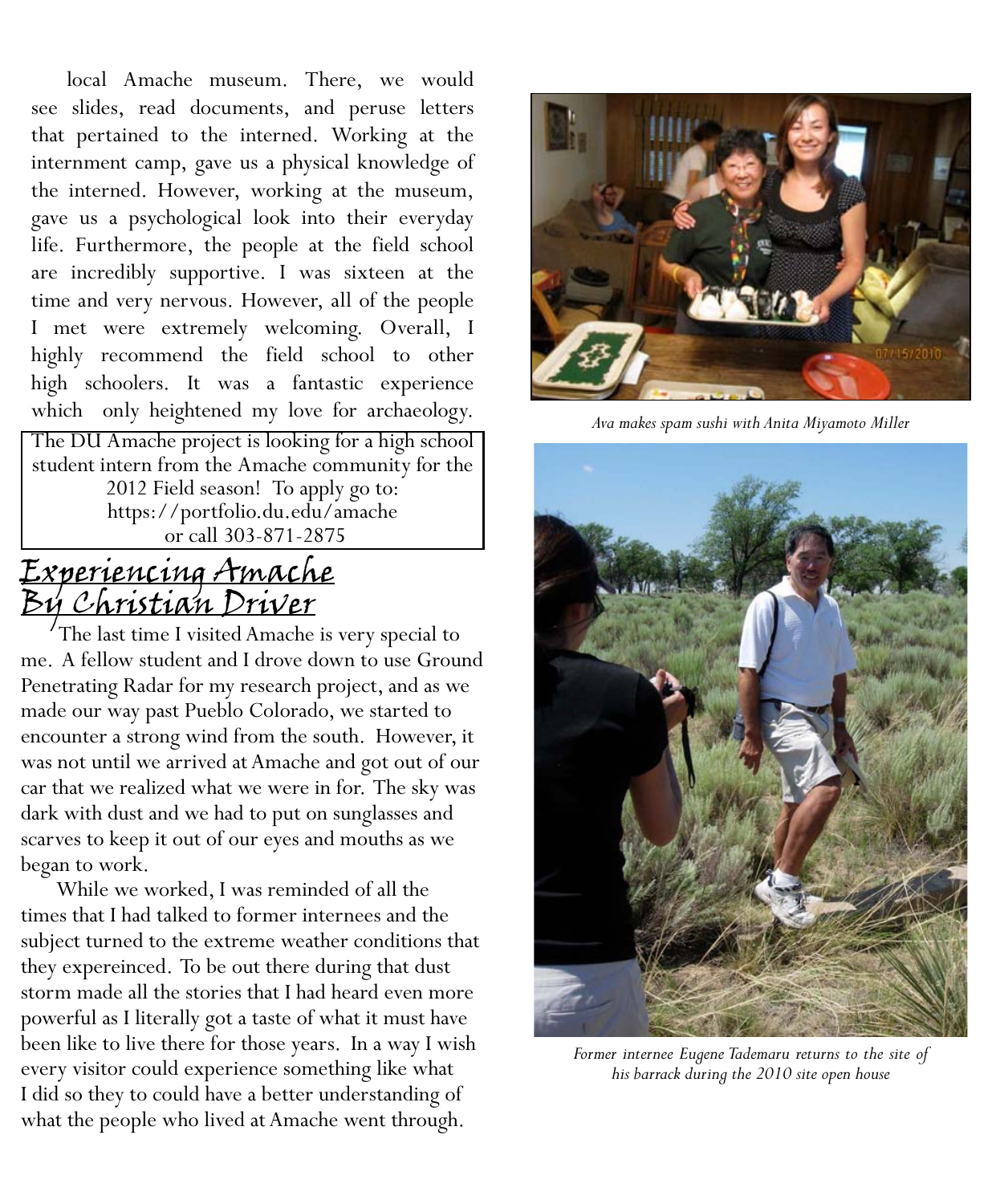### new thesis research

Master's degree student Christian Driver will be serving as crew chief while also conducting research at Amache during summer 2012. Christian's thesis expands on the work of Michelle Slaughter who focused on the production and consumption of saké at Amache and April Kamp-Whittaker who studied the roles of children in the camp. Christian's research approaches the material culture of saké and children's artifacts through a focus on spatial patterning with regard to the location of guard towers. He is interested in the ways that surveillance and lack of privacy affected people's daily lives.

Questions about the locations that adults practiced saké consumption and where children played are intended to address the severity of the internment experience. By examining where these types of objects were found, Christian hopes to assess both the conscious and unconscious effects that internment had on Japanese Americans

In order to evaluate these research questions, Christian will be using photography, digital mapping, and Ground Penetrating Radar or GPR. Digital photography and mapping will be used to reconstruct the view from the guard towers which will be used to evaluate which objects are located in places that the guards could have seen. GPR will be used to evaluate whether internees used subfloor pits to conceal contraband and other items in order to assert their own independence.

Christian is extremely grateful to the former internees in the LA area who were willing to talk to him about the guard towers and contraband in the camps. If you were not able to join us, but you would like to contribute to his research, Christian would love to hear from you!



*Christian Driver photographing from the 12G/H guard tower*



*A yellow marble found on the road south of Block 12H*



*A funeral with a guard tower prominently in the background. Photo in memory and courtesy of the Suyeichi and Owai Okamura family.*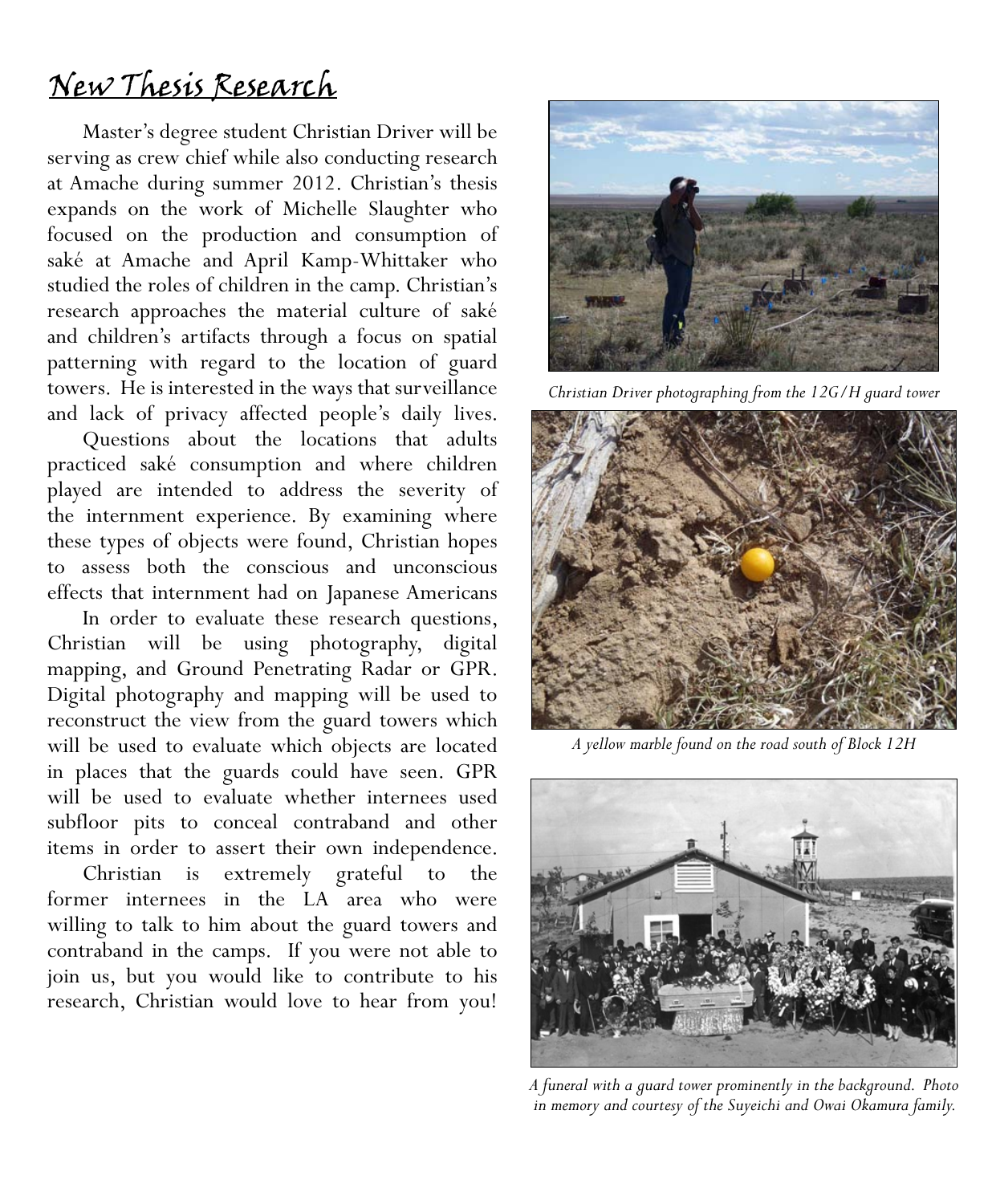Dr. Bonnie Clark wins Award

 Dr. Bonnie Clark, Director of the DU Amache project was presented by DU with the United Methodist Scholar/Teacher of the Year award for 2011. Dr. Clark was selected by the committee in large part because of her work at Amache, which has been both a highly regarded research endeavor and an important resource for the education of students at DU. NPS Grant Funds Tower Reconstructions

Early last summer, the U.S. Department of the Interior announced the award of \$291,025 to Colorado Preservation, Inc (CPI) for the reconstruction and restoration of the water tower and the 12G/H guard tower at Amache. The money comes from the National Park Service's Japanese American Confinement Sites grant program designed to further education on the injustices of the internment period. CPI is currently moving ahead with the project and construction is anticipated to be completed this year.

#### 2012 Field Season Open House Upcoming Events

Once again, the DU Amache project will be conducting archaeology at Amache. An Open House will be held Saturday July 14th for visitors to learn about the results of this summer's research. From 9am-1pm visitors are encouraged to come out to the site and see what the field crew is doing during site tours. From 1pm-5pm visitors can tour the Amache Preservation Society museum in Granada where they can view objects and documents related to Amache and learn about lab and museum procedures. The town of Granada will pitch in by providing signs that mark and describe the Amache era buildings in town, such as that which housed the Granada fish market.

# <u>Recent Events</u><br>Dr. Bonnie Clark wins Award Amache Featured in Magazine.

The site of Amache was featured in the May/ June 2011 issue of *Archaeology* in a story about the archaeology of World War II. The article devotes a sizable section to the discussion of internment in general and specifically the incarceration of Japanese Americans at Amache. To read the article go to: http://www.archaeology.org/1105/ features/world\_war\_II\_inter nment.html

#### DU Class Contributes to Site Protection

In preparation for the reconstruction of the guard and water towers, students in Dr. Clark's course Applied Heritage Management created a monitoring plan for the project. The plan is strives to protect the site's important physical remains such as objects and landscaping features - during construction and provides for trained staff people to be on hand at critical moments during the project.

#### Cattle to be Permanently Removed

For many years the town of Granada has been leasing the land that the site of Amache is on to a rancher to graze his cattle. However, after extensive consultation, the city has declined to renew the grazing lease and has instead agreed to a 99 year preservation easement lease to protect the site. The Amache Preservation Society will be responsible for maintaining the new lease, which is expected to cost about \$3500 per year. The APS is planning a number of events to generate the necessary funds. If you would like to donate to the preservation easement fund, please contact The APS at amache $@$